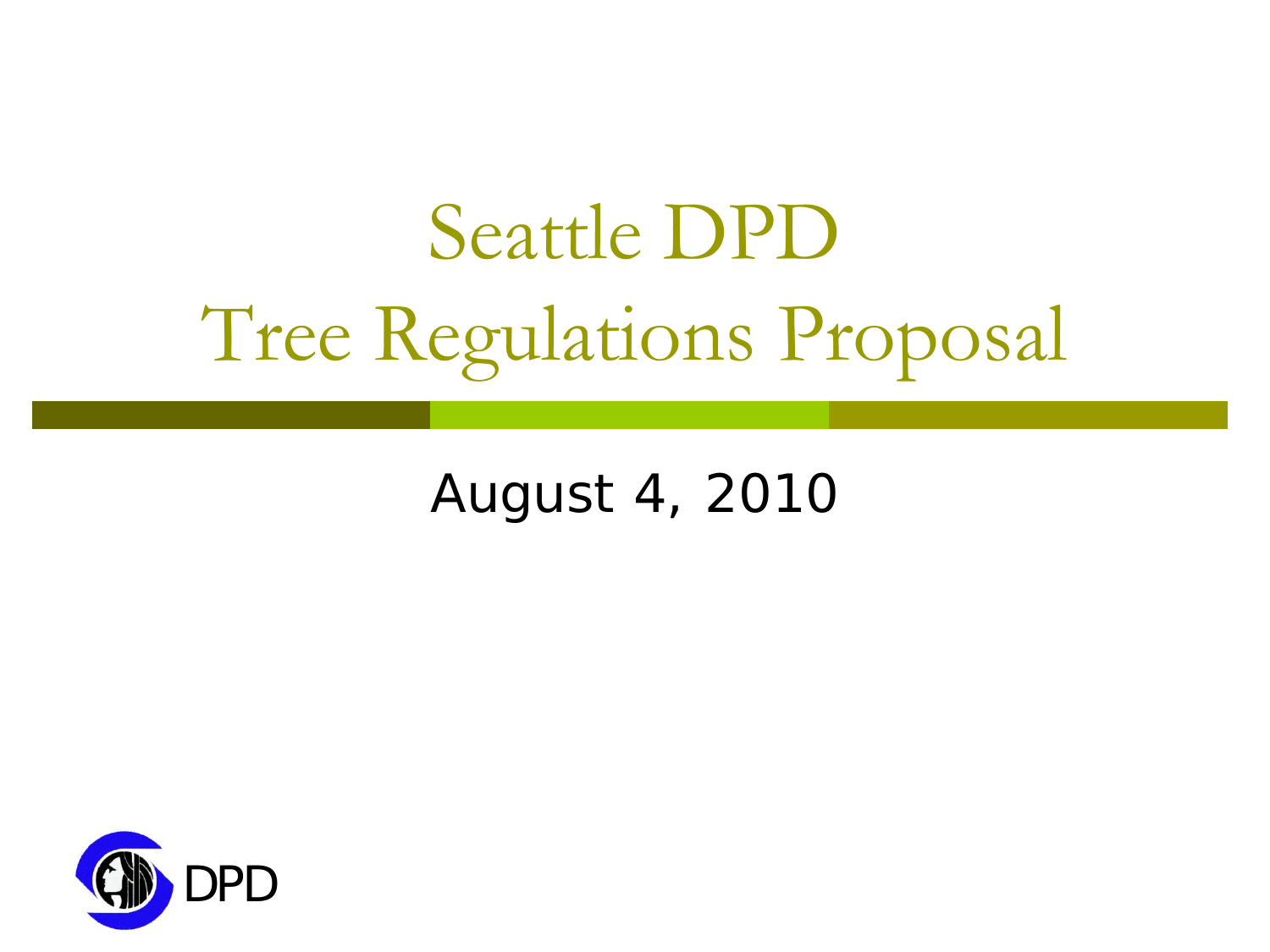#### Timeline

- Proposal released in July 2010
- Outreach through October 31, 2010
	- UFC, ECTF, Planning Comm, Design Comm
	- Presentations to community groups & stakeholders
	- City-wide Open House
	- Council Public Hearing
- Draft Legislation in Early 2011
- Final Legislation to Council by Mid 2011

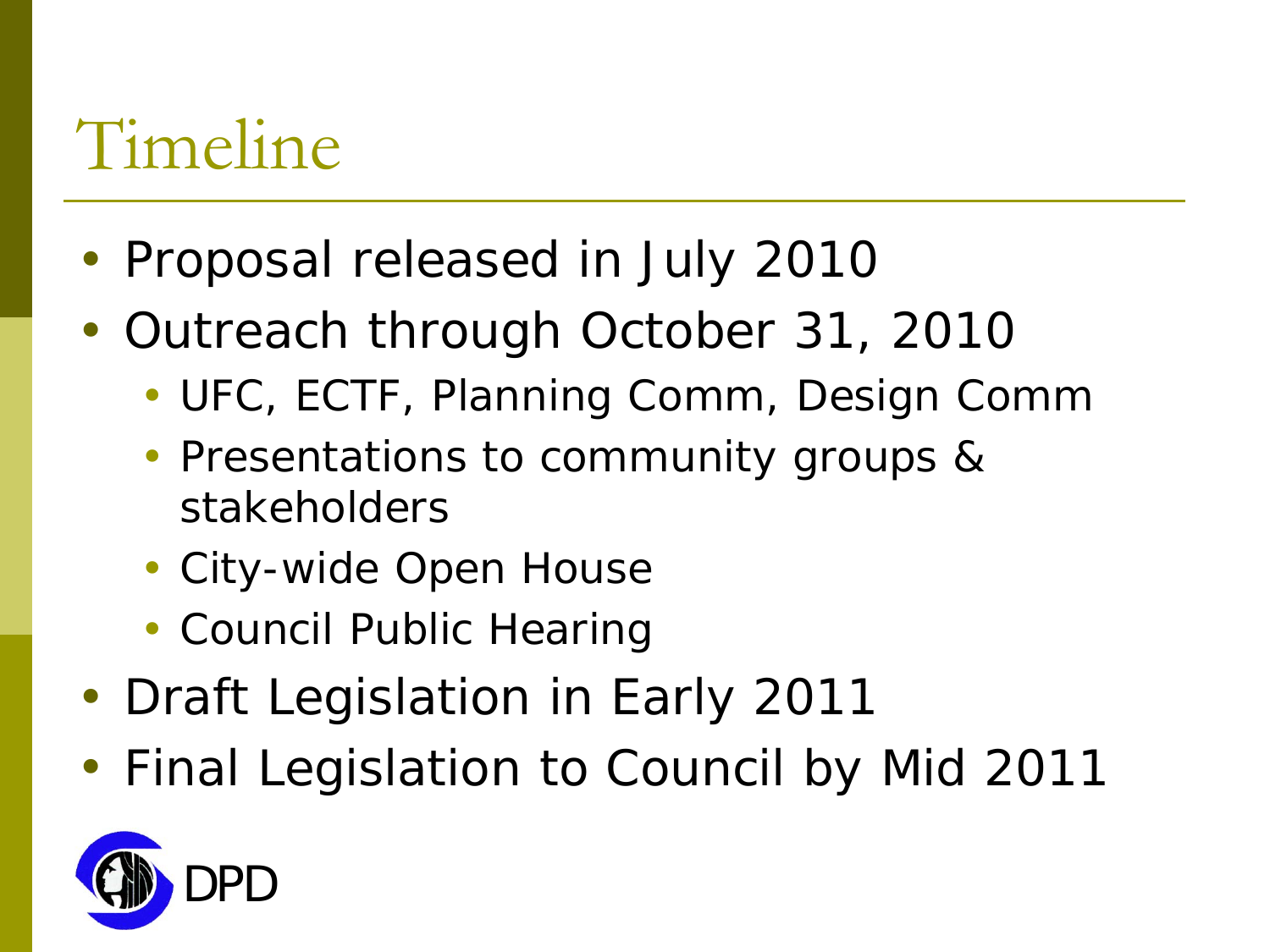# City-wide approach

- INSPIRE AND INFORM through ReLeaf
- PRESERVE existing trees through education, incentives, and regulations
- PLANT new trees on public and private property
- MAINTAIN existing city trees
- RESTORE forested parkland through GSP

**Seattle releaf** keep the emerald city green

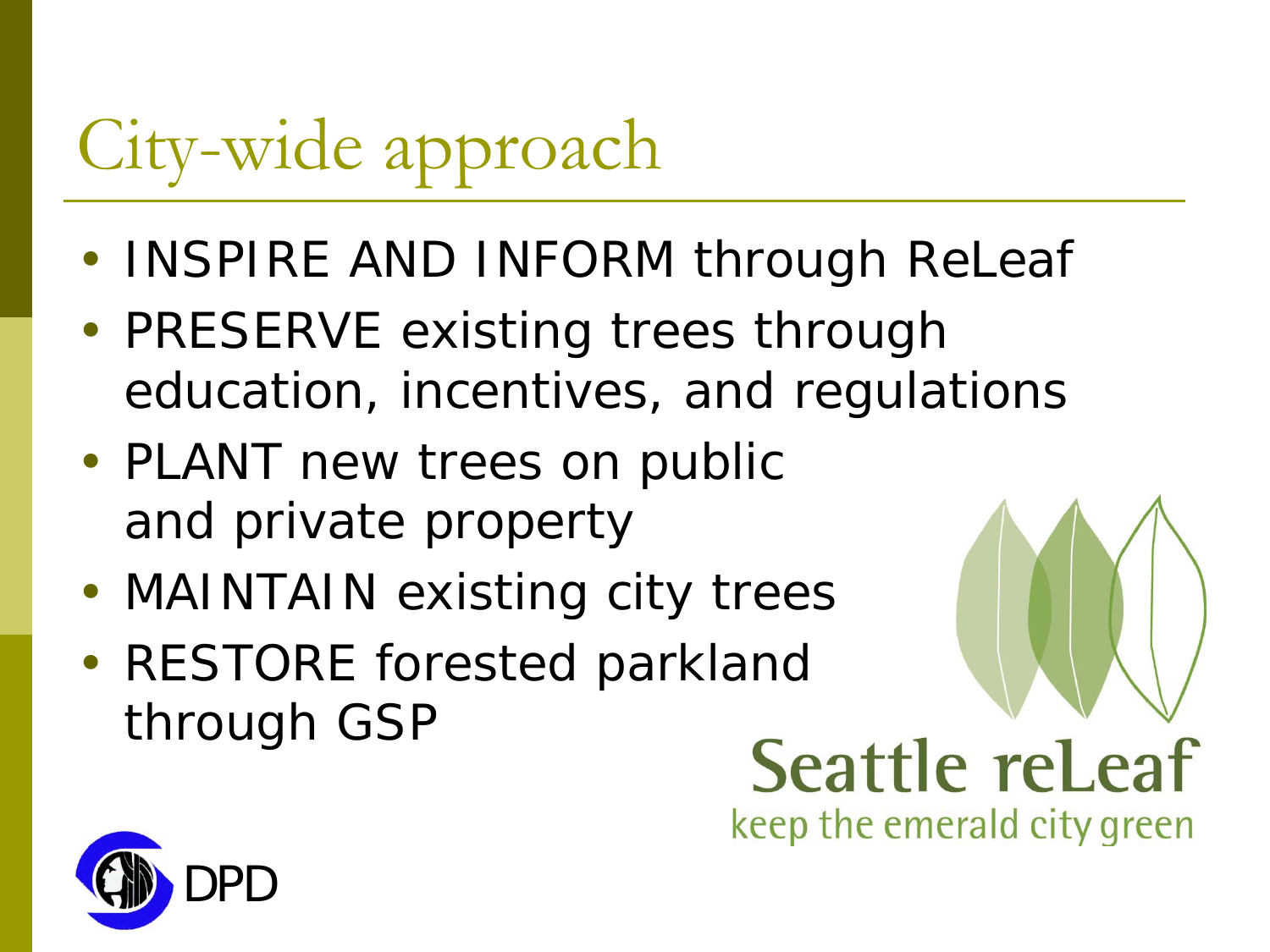#### Goal of Proposal

*To advance the goals of the Urban Forest Management Plan to maintain and enhance a thriving and diverse urban forest that maximizes the environmental, economic, and social benefits of trees, while recognizing other citywide goals and policies for sustainability and growth management relating to density, transportation, housing affordability, and urban design; and accommodating property owner's desires for solar access, solar energy, gardens, accessory structures, views, access, and risk management.*

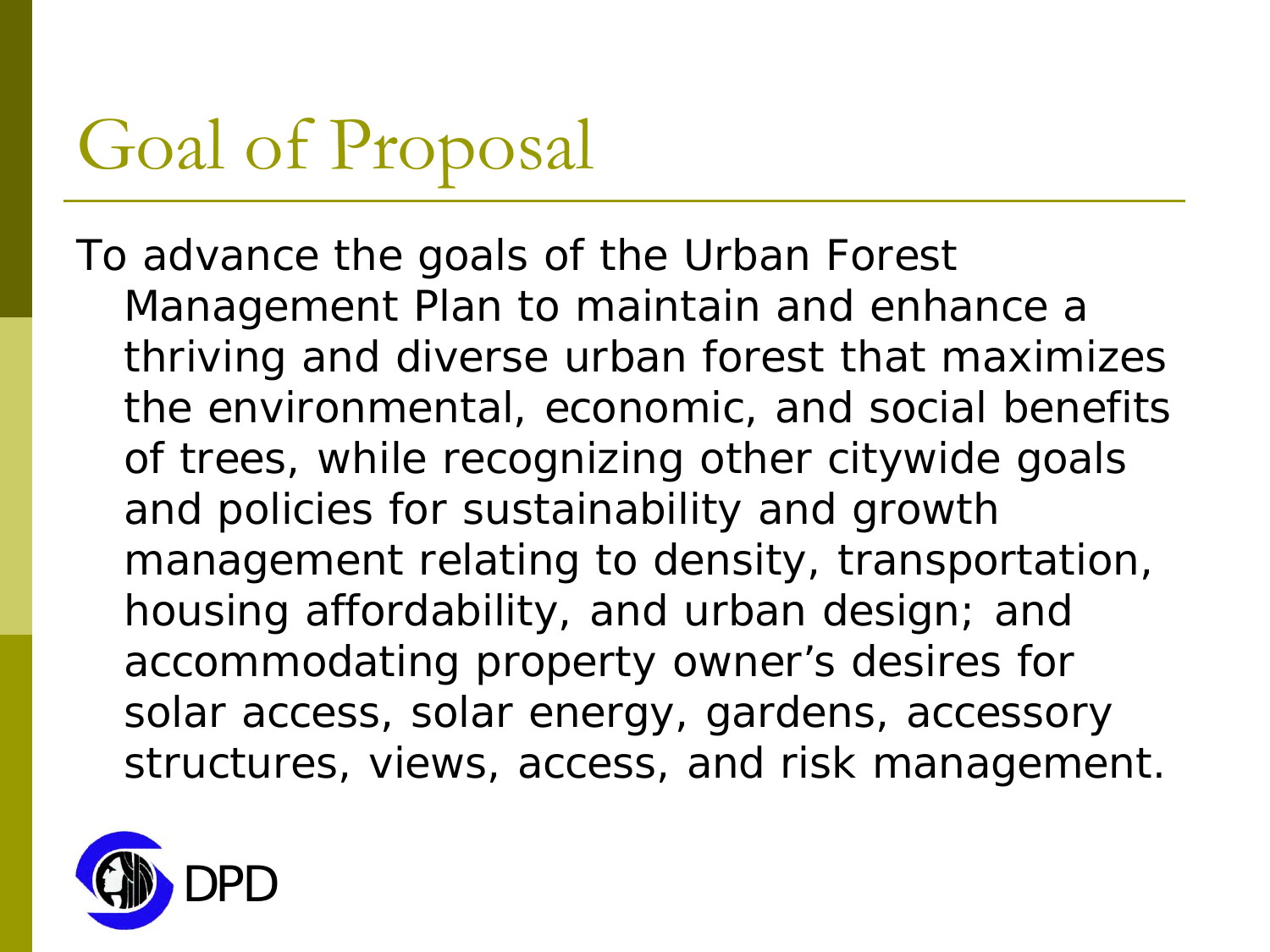# Canopy Cover Analysis

- 22.5% in 2003  $\rightarrow$  22.9% in 2007
- Slight increases across all areas except parks - both private property and ROW
- Redeveloped parcels
	- 1.8% of parcels
	- SF: 30%  $\rightarrow$  17%
	- MF: 17.7%  $\rightarrow$  5.4%
	- C: 6.5%  $\rightarrow$  4.3%



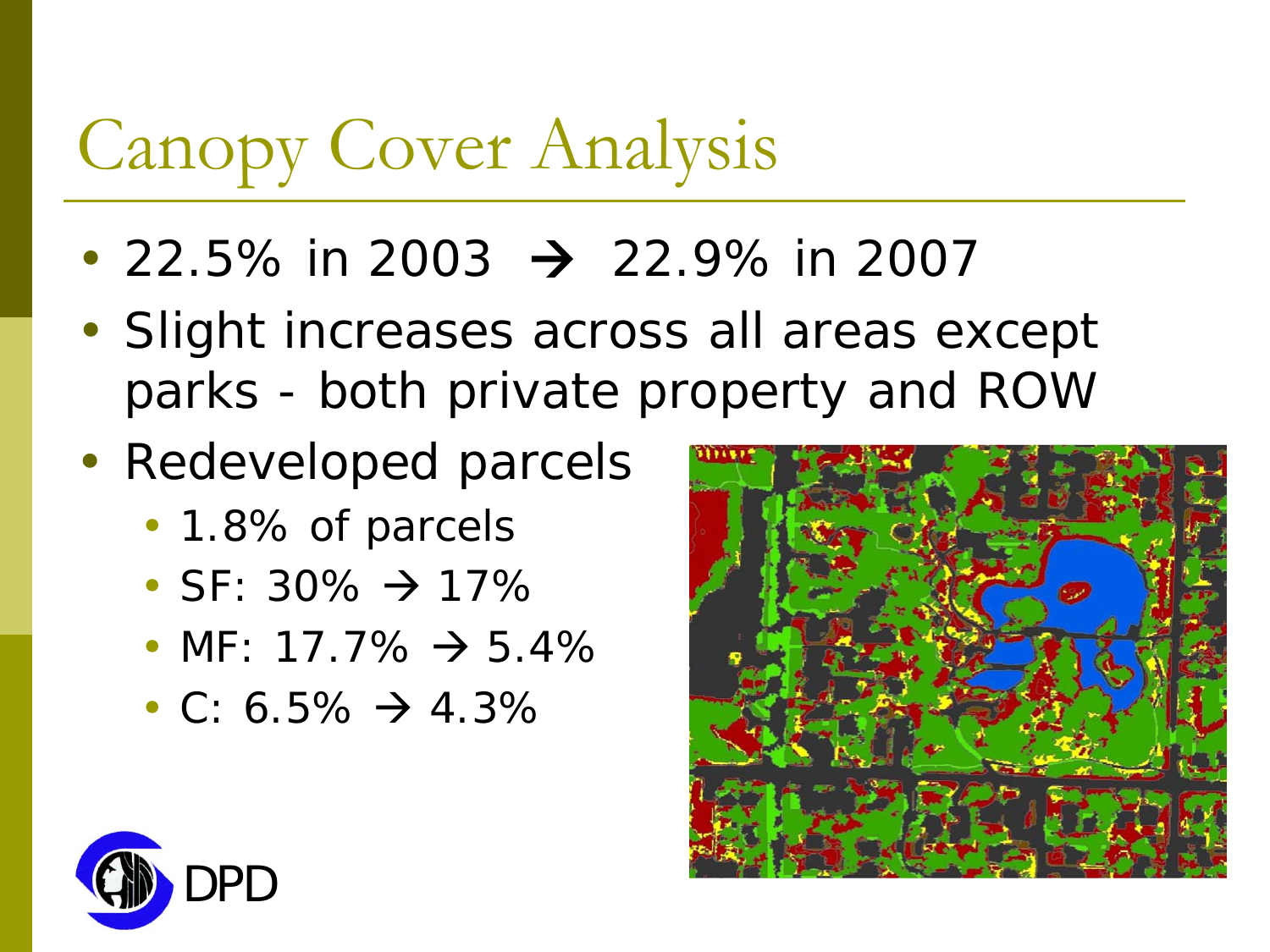# Key Principles

- Key infrastructure element
- Benefit not burden
- Recognize other city-wide and property owner goals
- Coordinate regulations during and outside of development
- Understandable, enforceable, and fundable



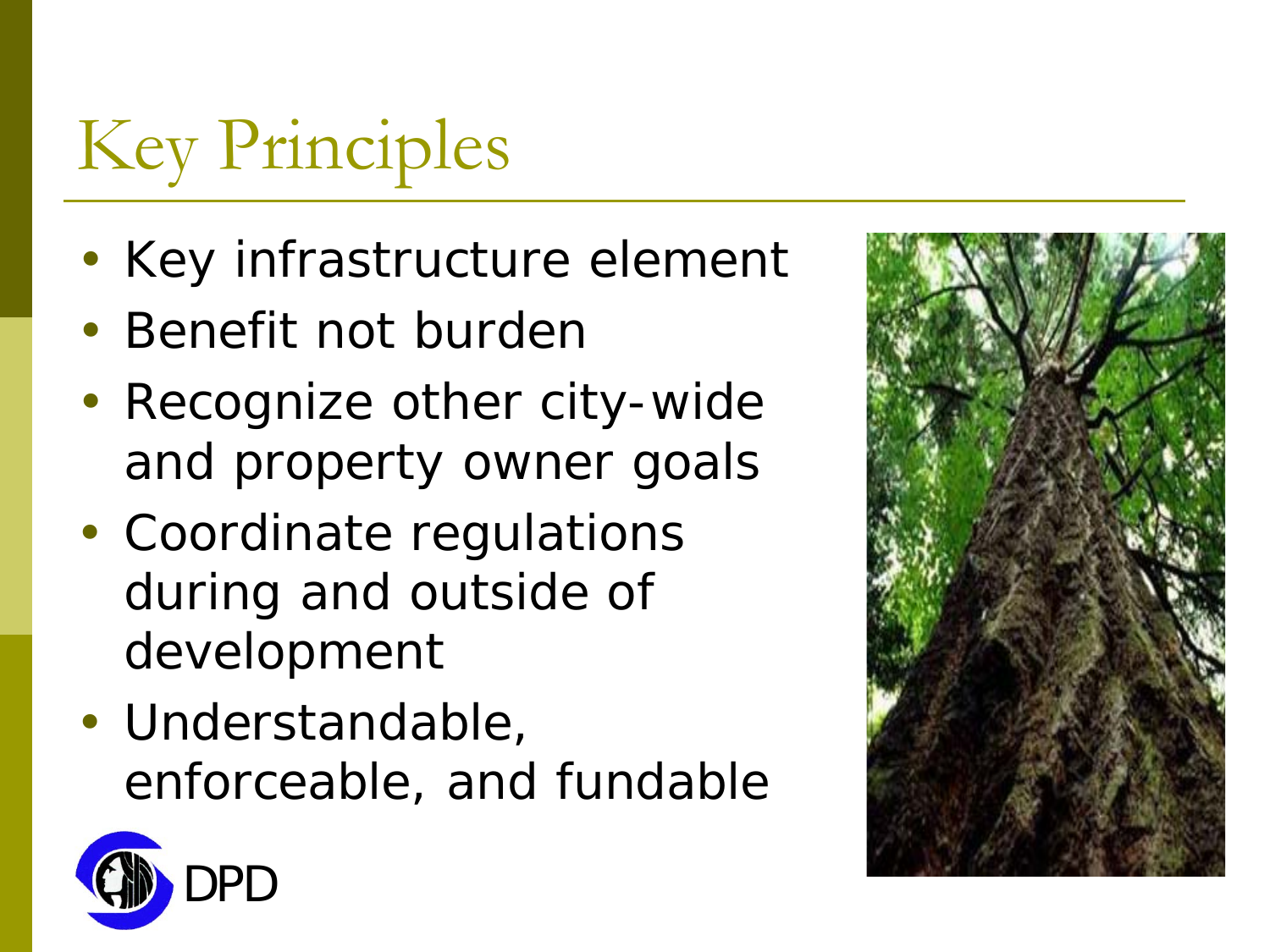#### Permit Approaches Considered

- Removal Criteria (Redmond)
- Replacement Requirement (Lake Forest, Woodinville)
- Annual Limit (Kirkland, Shoreline)
- Construction Only (Bellevue, Tacoma, Olympia)

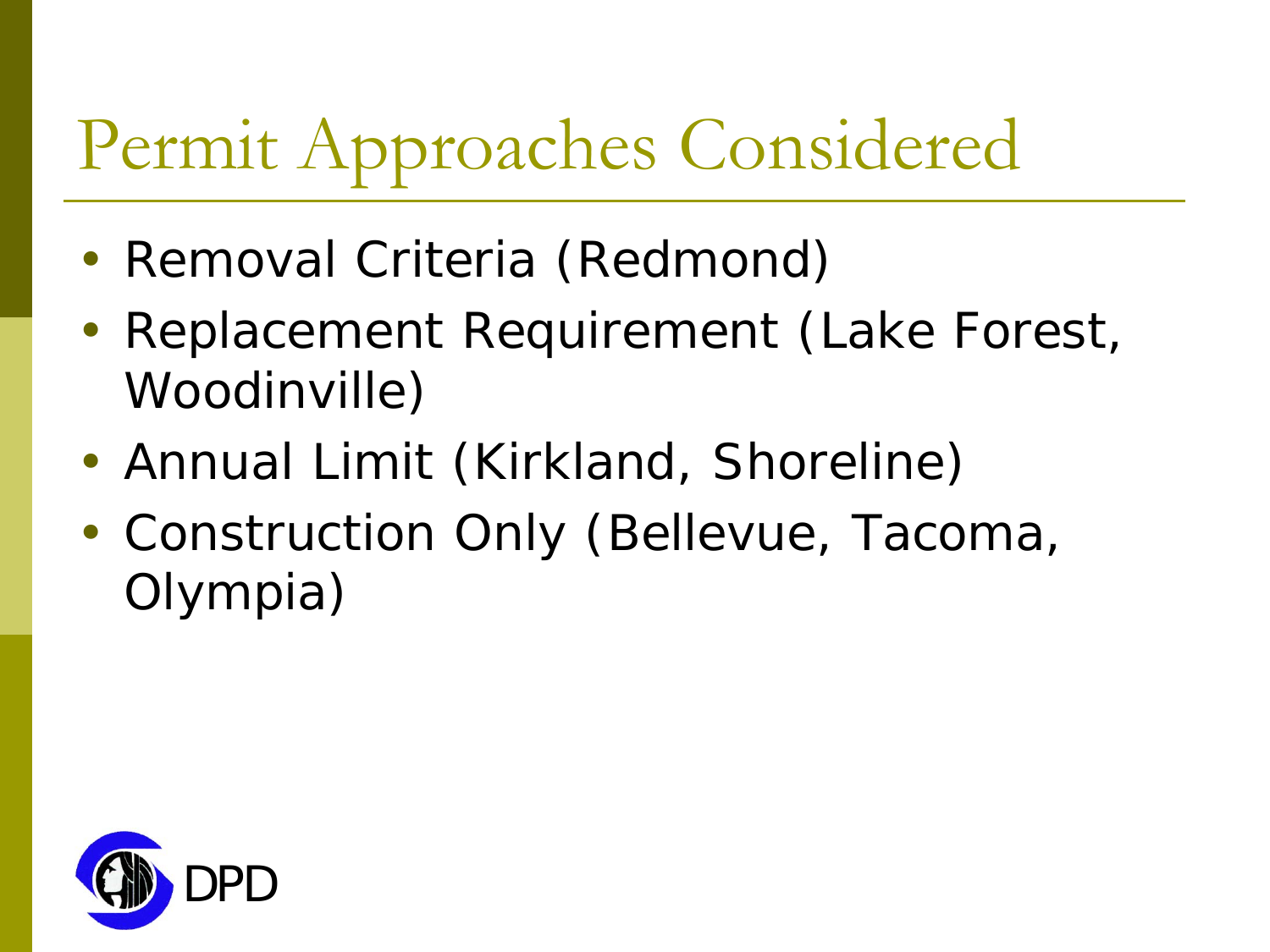# Removal Criteria Approach

- Maximum control over tree removal
- Difficult to balance trees with light access, gardens, aesthetics, views, etc.
- Requires lifetime protection of certain trees which is strong disincentive to allowing trees to grow
- Substantial fines is only way to enforce

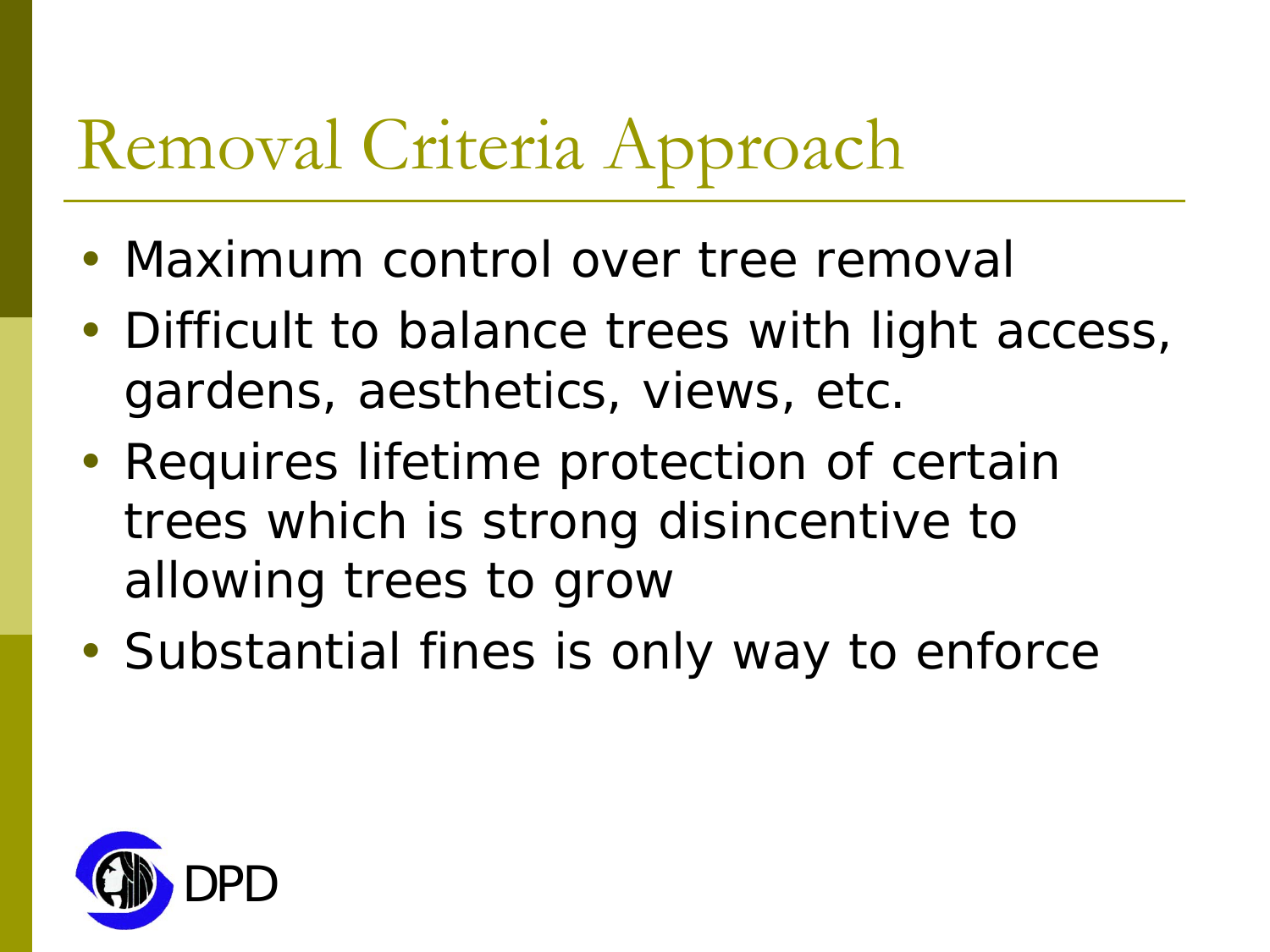### Replacement Approach

- Maintains basic canopy cover
- More equitable for forested lots
- Allows gradual removal of large trees
- Cost = site plan + permit + inspection + replacement
- Replaced trees require maintenance to establish

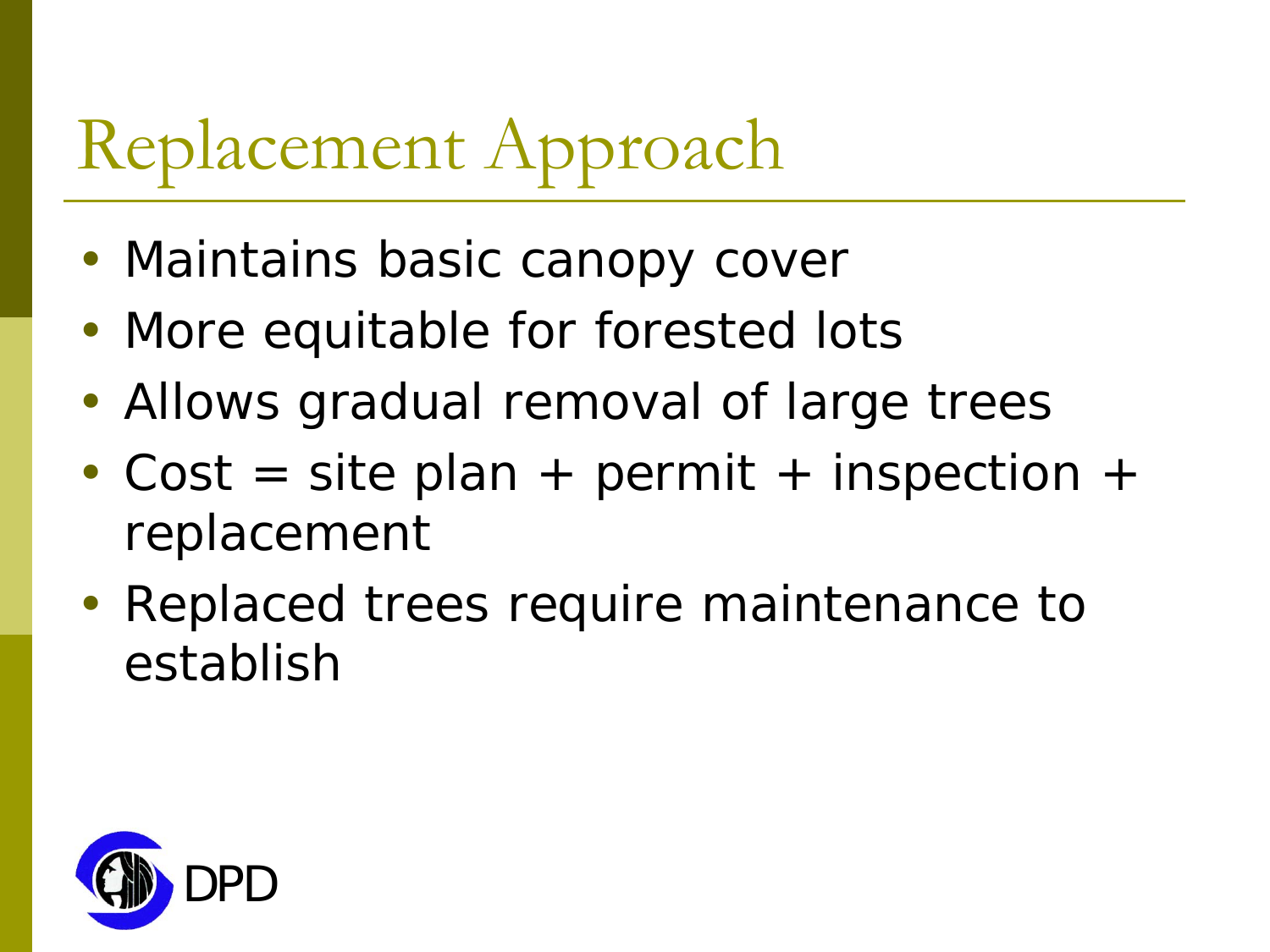### Annual Limit Approach

- Limits clearing prior to development and for commercial harvest
- Spreads removal of multiple years
- Allows gradual removal

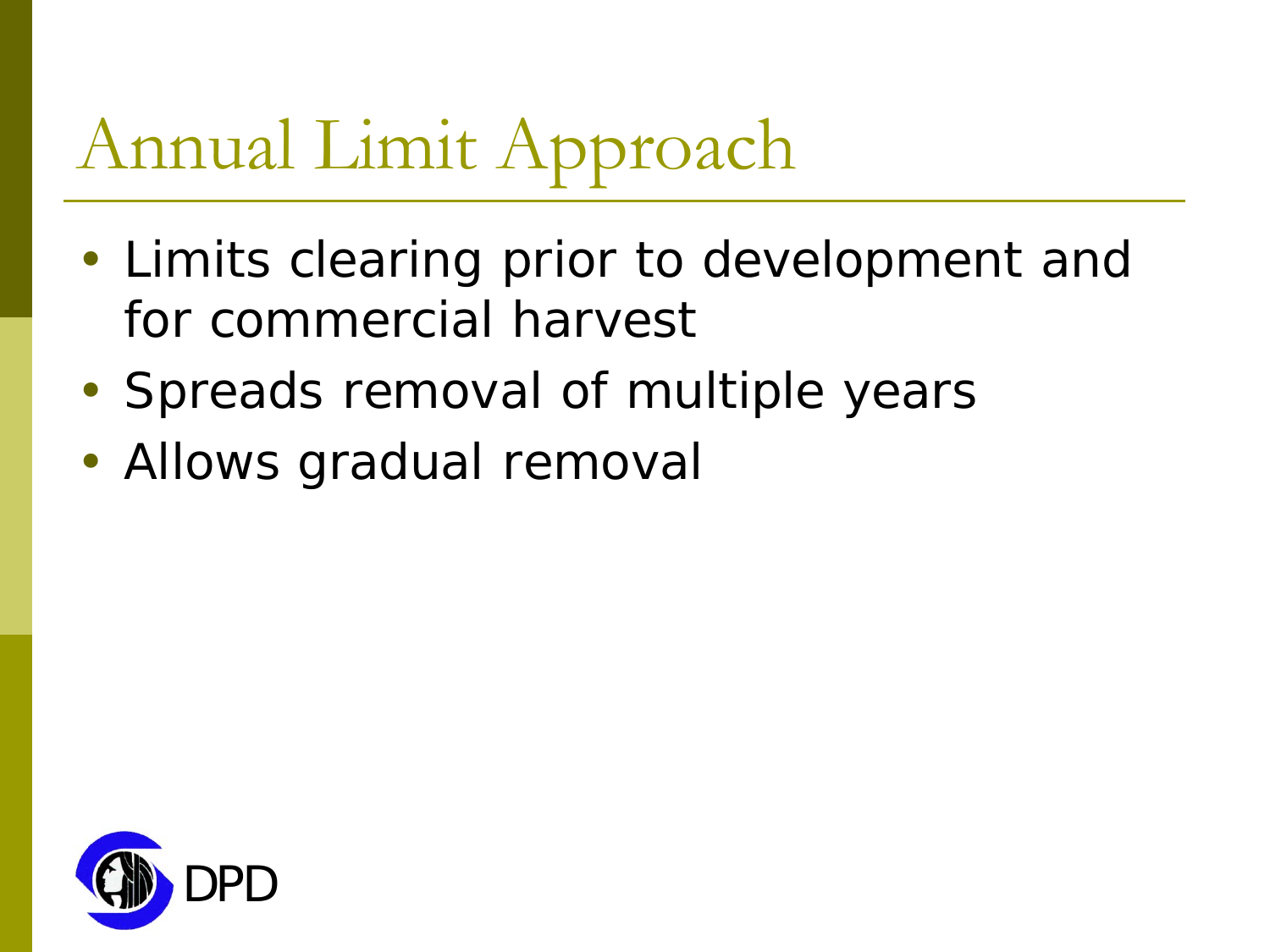#### Construction Only

- Maintains flexibility for property owners outside of development
- Trees are benefit rather than a burden
- Can still address development process where decline has occurred
- No direct control or tracking

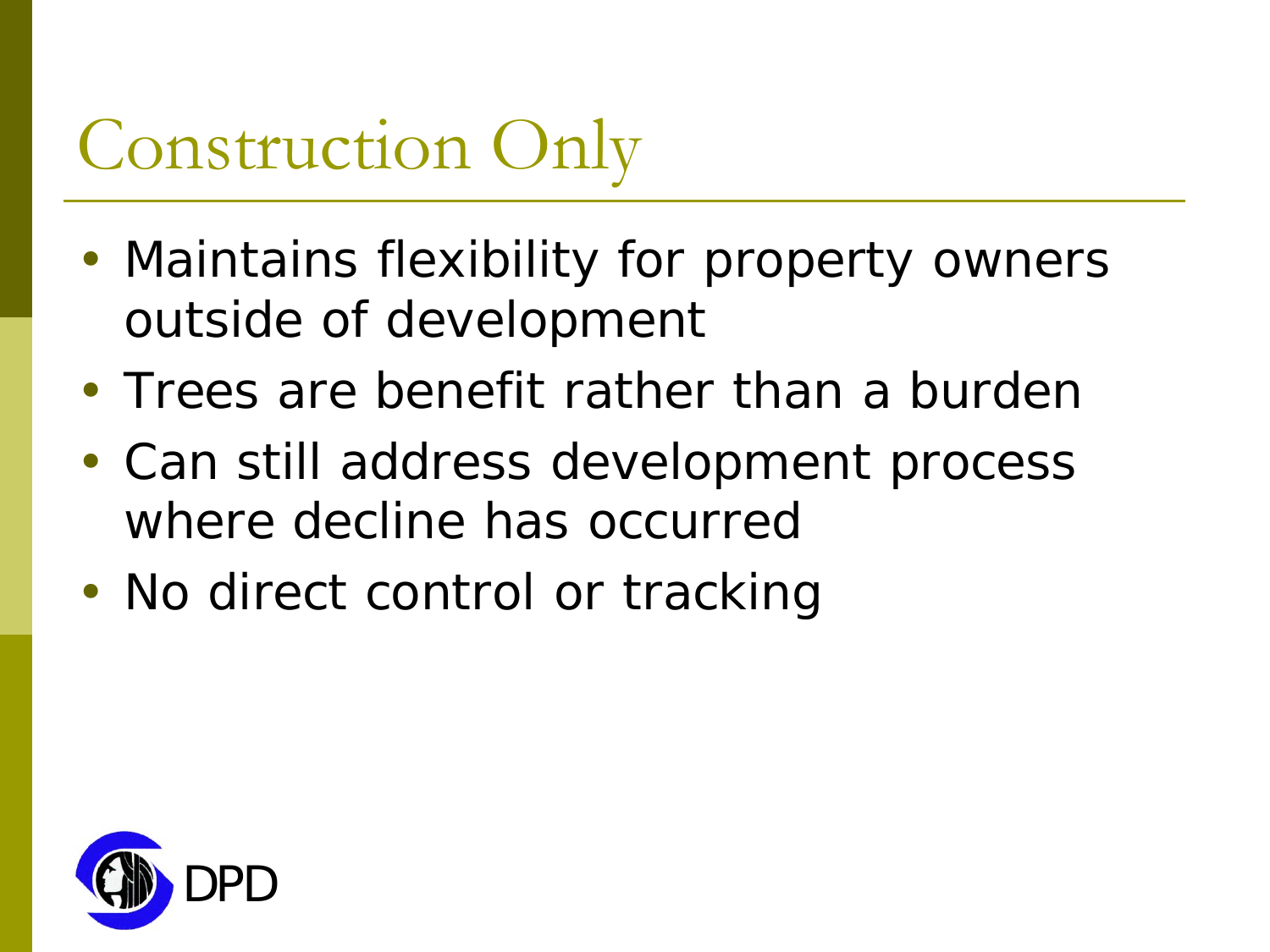#### Proposal Overview

- Apply more rigorous tree requirements during construction
- Expand scope to SF street trees, institutions, industrial areas
- Repeal provisions not achieving their intent
- Make voluntary retention easier
- Discontinue interim regulations

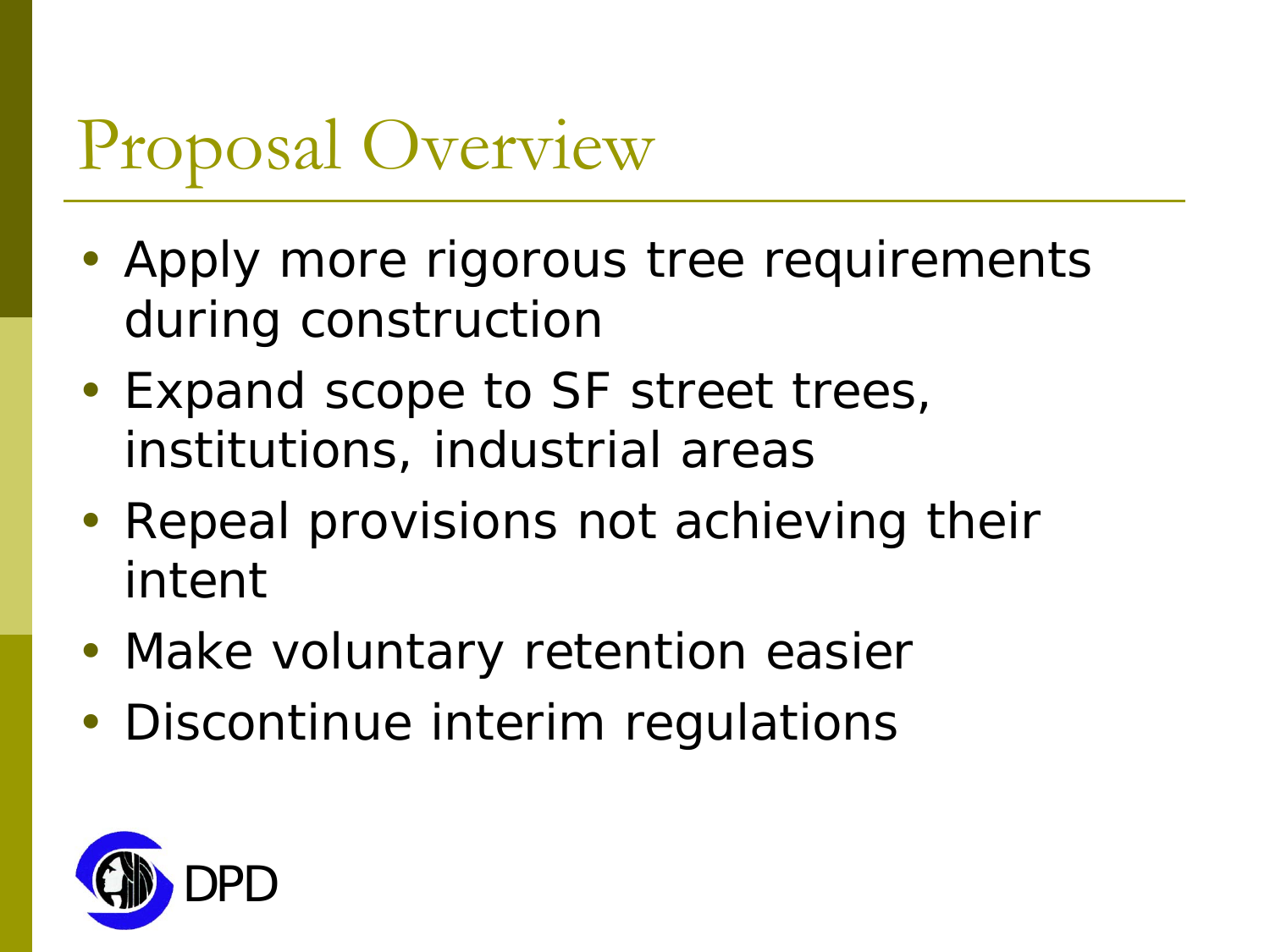- SF Tree Credit
	- 1 credit / 200 sq ft after first 1500 sq ft
	- 25% bonus for native or evergreen

#### **Example Case**

Lot size =  $6000$  sq. ft. Minimum Tree Credit  $=$  $(6000-1500)/200 = 23$ 

#### **Sample Planting Plan**

Preserve one  $23$ " tree = 11 credits Preserve one  $6"$  tree = 6 credits Plant one native large tree  $=$  5 credits Plant one small tree  $=$  1 credit

| <b>Tree Provided</b>           | <b>Tree Credits</b> |
|--------------------------------|---------------------|
| New small species tree         | 1                   |
| New small/medium species tree  | 2                   |
| New medium/large species tree  | 3                   |
| New large species tree         | 4                   |
| Preserved tree 6-9"            | 6                   |
| Preserved tree 9-12"           | 7                   |
| Preserved tree 12-15"          | 8                   |
| Preserved tree 15-18"          | 9                   |
| Preserved tree 18-21"          | 10                  |
| Preserved tree 21-24"          | 11                  |
| Preserved tree 24-28"          | 12                  |
| Preserved tree 28-32"          | 13                  |
| Preserved tree 32-36"          | 14                  |
| Preserved tree 36" and greater | 15                  |

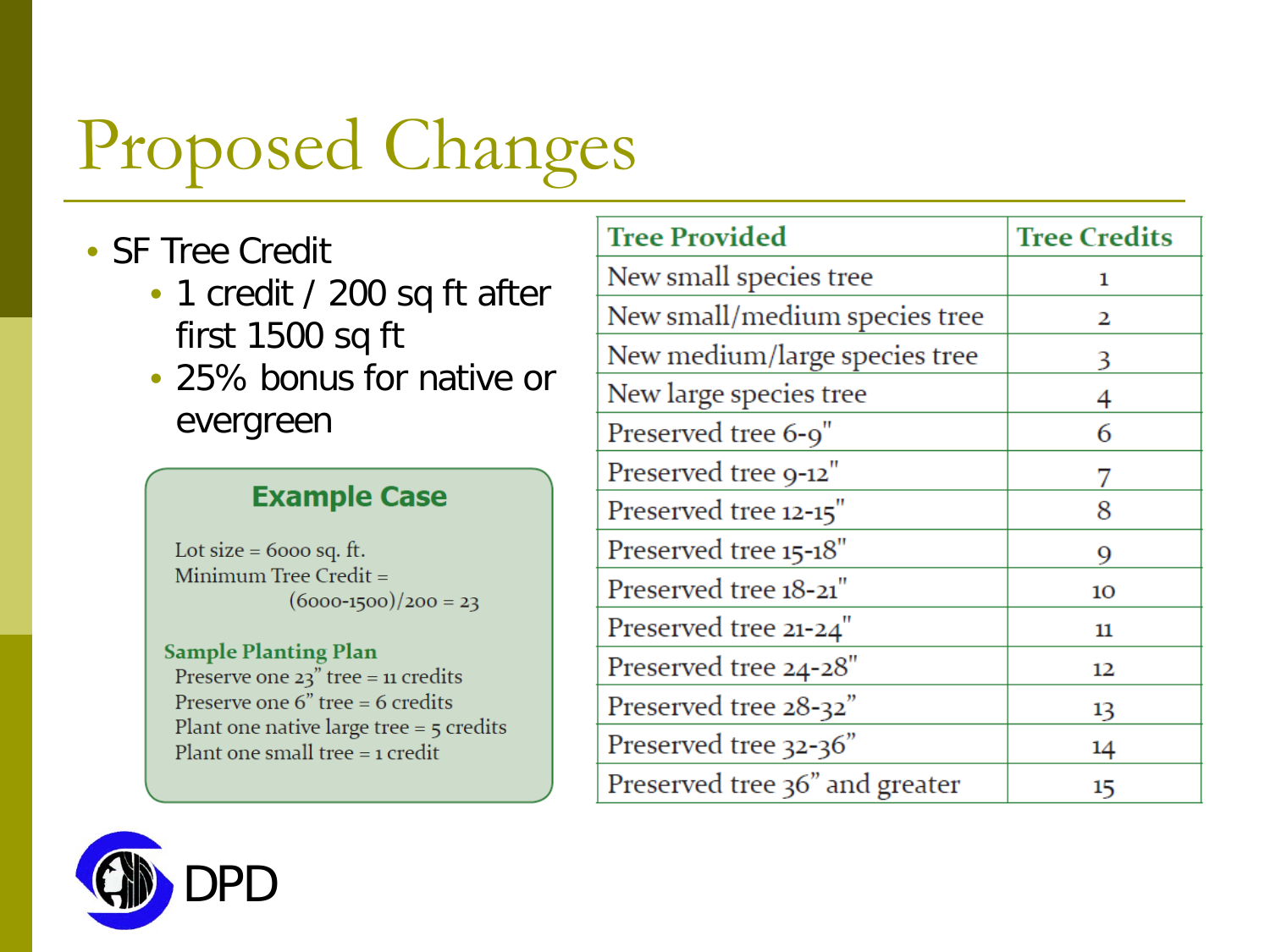- Implement tree requirements for institutions in SF zones
- Require street trees during development of new or replaced homes in SF zones



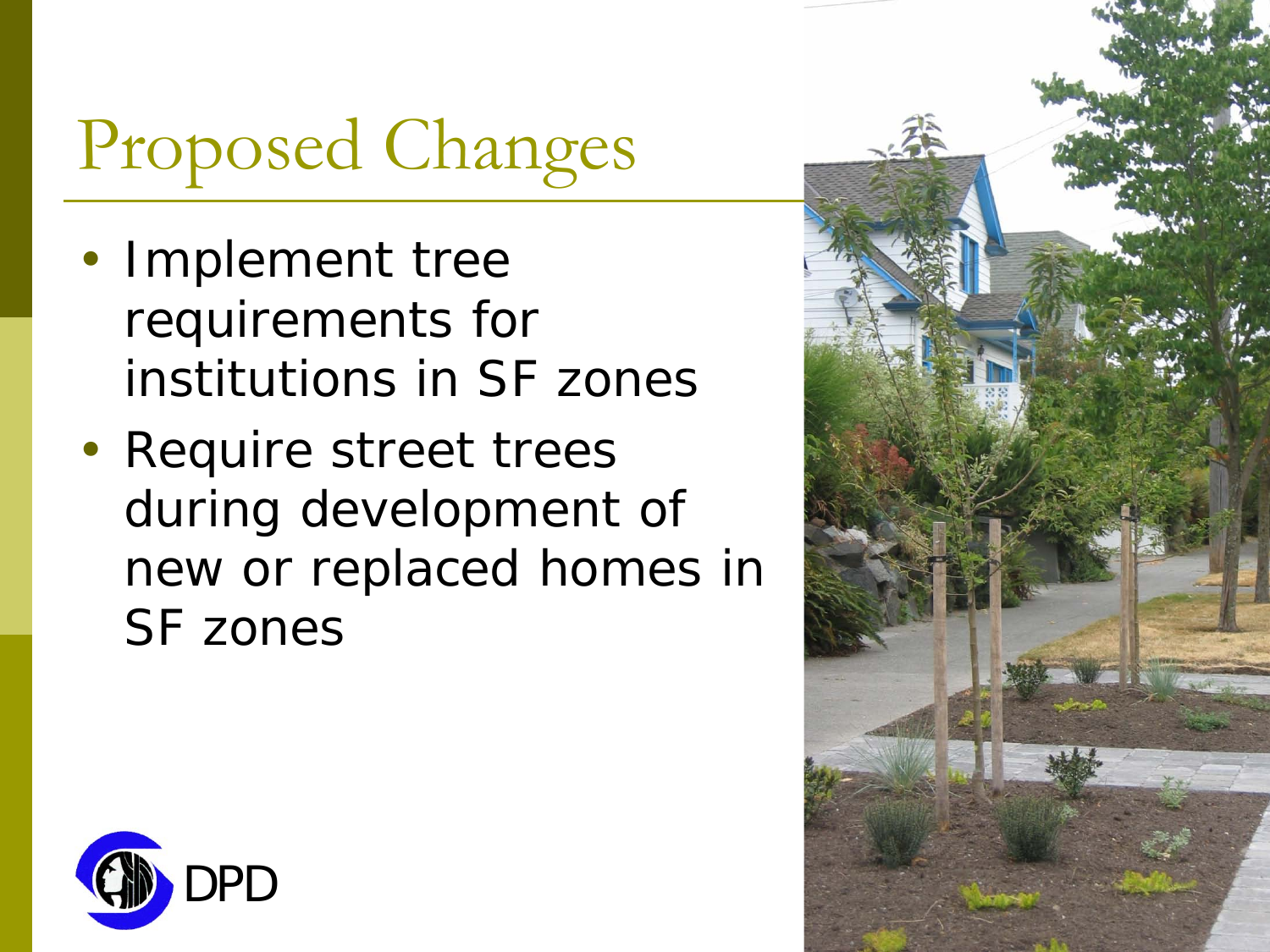- Expand Green Factor and repeal "exceptional tree" regulations in LR, MR, and C zones; revisit scoring
- Add Green Factor requirement for principal commercial and retail uses over 4,000 sq. ft. in size in Industrial areas



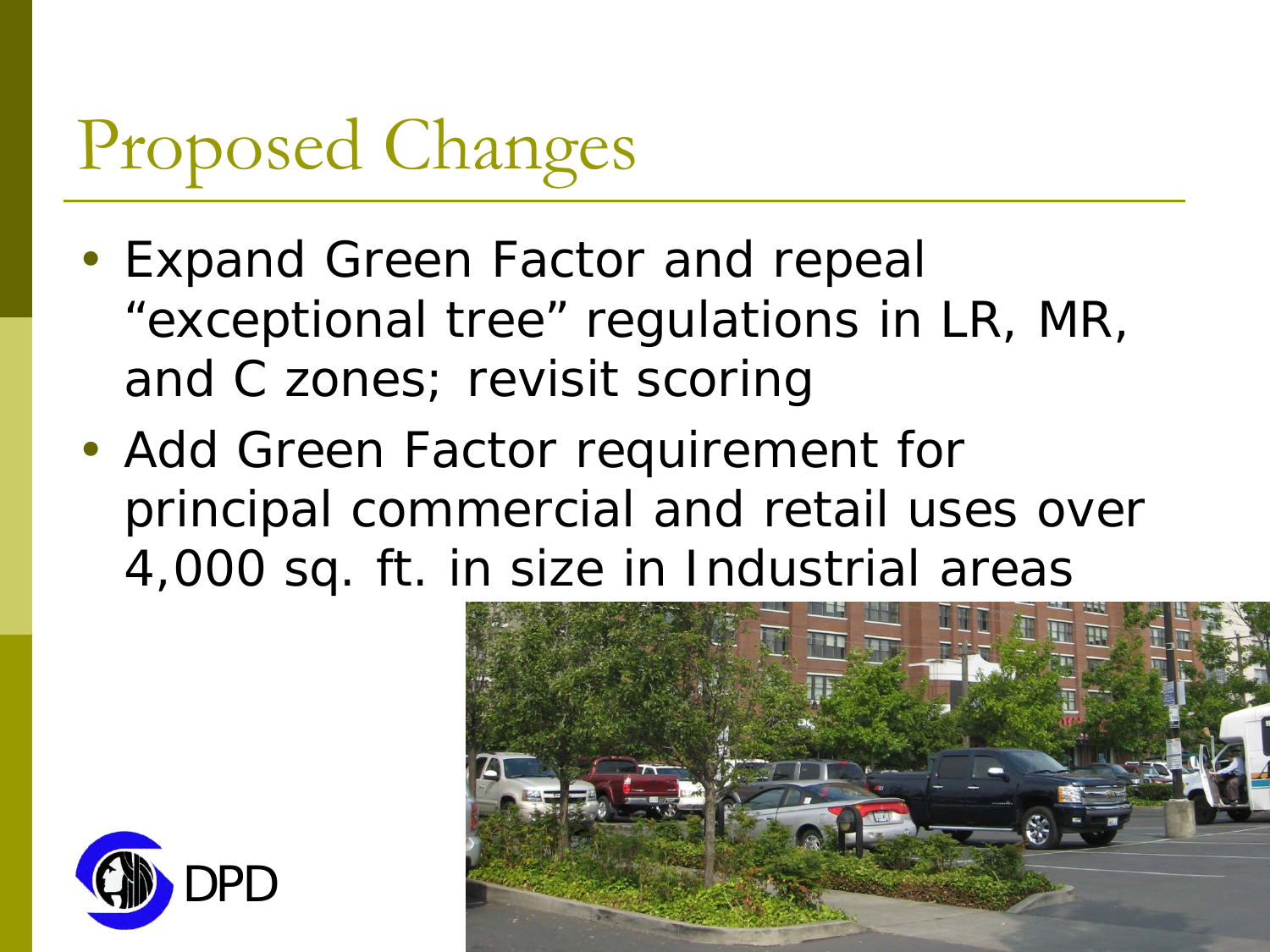- Simplify the process for allowing departures to height, setbacks, and parking to preserve large trees during development
- Integrate regulations into Land Use Code
- Repeal interim tree regulations